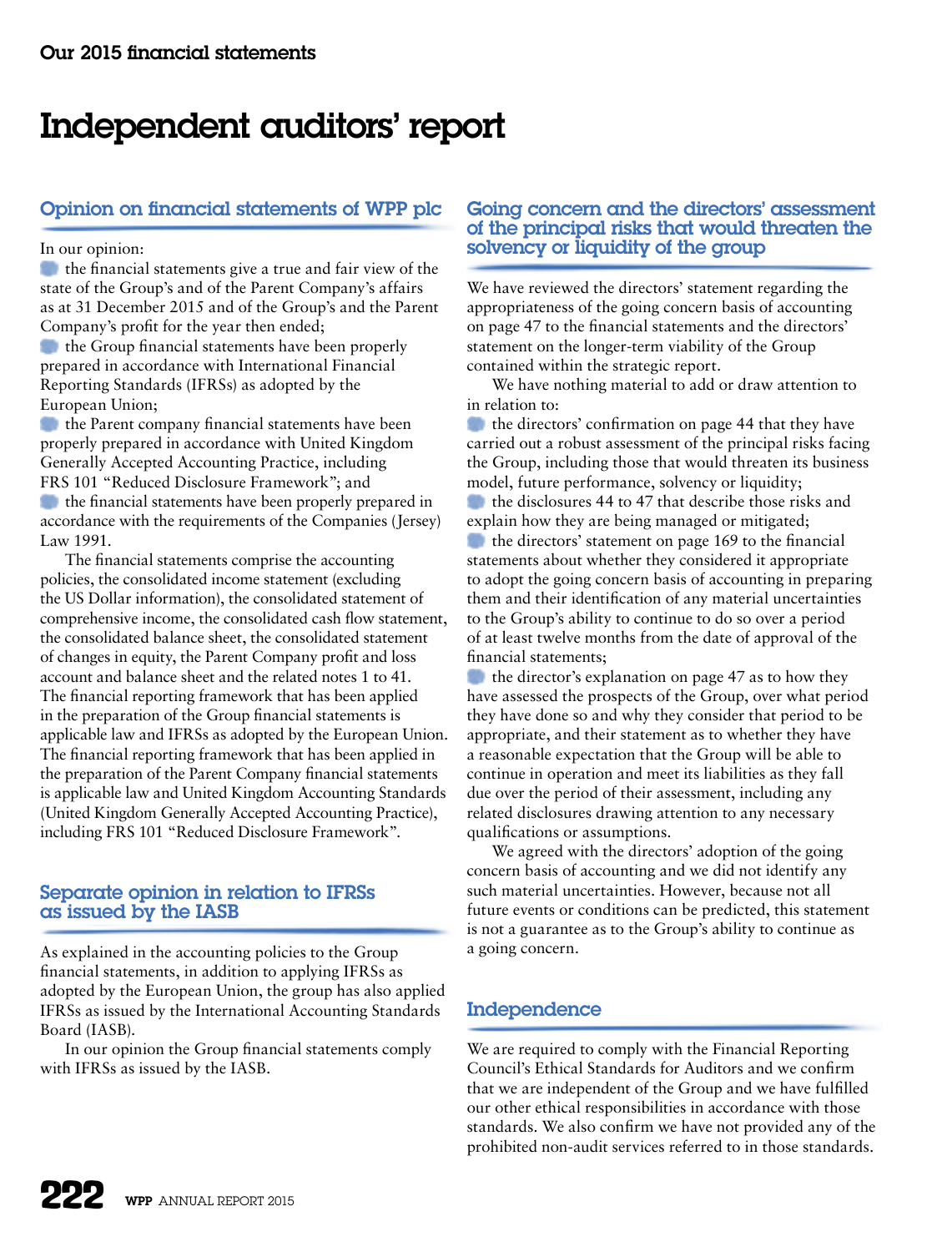# Our assessment of risks of material misstatement

The assessed risks of material misstatement described below are those that had the greatest effect on our audit strategy, the allocation of resources in the audit and directing the efforts of the engagement team. As part of our risk assessment procedures we obtained an understanding of and tested the design, implementation and operating effectiveness of internal controls (at Group level and at each of the full scope audit components) that respond to the identified risks, in addition to performing the substantive audit procedures detailed below.

The Audit Committee has requested that while not required under International Standards on Auditing (UK and Ireland), we include in our report any significant key observations in respect of these assessed risks of material misstatement.

| Risk description                                                                                                                                                                                                                                                                                                                                                                                                                                                                                                                                                                                                                                                                                                                                                   | How the scope of our audit responded to the risk                                                                                                                                                                                                                                                                                                                                                                                                                                                                                                                                                                                                                                                                                                                                                                                                                                                   | Key observations                                                                                                                                                   |
|--------------------------------------------------------------------------------------------------------------------------------------------------------------------------------------------------------------------------------------------------------------------------------------------------------------------------------------------------------------------------------------------------------------------------------------------------------------------------------------------------------------------------------------------------------------------------------------------------------------------------------------------------------------------------------------------------------------------------------------------------------------------|----------------------------------------------------------------------------------------------------------------------------------------------------------------------------------------------------------------------------------------------------------------------------------------------------------------------------------------------------------------------------------------------------------------------------------------------------------------------------------------------------------------------------------------------------------------------------------------------------------------------------------------------------------------------------------------------------------------------------------------------------------------------------------------------------------------------------------------------------------------------------------------------------|--------------------------------------------------------------------------------------------------------------------------------------------------------------------|
| Revenue recognition $-$ accounting for media                                                                                                                                                                                                                                                                                                                                                                                                                                                                                                                                                                                                                                                                                                                       | We have:                                                                                                                                                                                                                                                                                                                                                                                                                                                                                                                                                                                                                                                                                                                                                                                                                                                                                           | The results of our testing                                                                                                                                         |
| volume income<br>Assessing the timing of recognition and valuation<br>of media volume income earned from media<br>owners is an area of complexity and judgement<br>due to the need for management to determine at<br>what point persuasive evidence of agreement<br>with the media owner exists and to interpret the<br>variety of language used in the underlying<br>contractual terms with media owners.<br>Assessing the valuation of media volume income<br>is also an area of complexity with regards to<br>whether the media volume income is required to<br>be passed back to the client and on what basis to<br>calculate such passback. Given the complexity<br>and judgement involved the timing of recognition<br>and the valuation of media income are | • Checked that management could demonstrate that<br>persuasive evidence exists in respect of the arrangement<br>with the media owner at the time media volume income is<br>recorded, and viewed this evidence on a sample basis.<br>• Challenged the timing of recognition and valuation of<br>media volume income earned from media owners by<br>understanding the rationale for income recognised in the<br>current year in respect of media investment activity in prior<br>periods and verifying the accounting for arrangements that<br>are non-coterminous with the Group's year end.<br>• Assessed management's interpretation of contractual terms<br>with media owners and clients in determining the valuation<br>of media volume income and determined whether<br>consistent judgement has been applied year on year.<br>• Assessed the ageing of balance sheet provisions for the pass | were satisfactory. We<br>consider the timing and<br>valuation of media<br>volume income<br>recognised in the year<br>to be reasonable.                             |
| considered to be key audit risks.<br>Refer to page 118 (Review of the Audit<br>Committee) and page 174 (accounting policy).                                                                                                                                                                                                                                                                                                                                                                                                                                                                                                                                                                                                                                        | back of media volume income to clients and challenged<br>management where brought forward provisions had been<br>released.<br>• Analysed and understood the trend of media volume<br>income recognised against prior year activity.                                                                                                                                                                                                                                                                                                                                                                                                                                                                                                                                                                                                                                                                |                                                                                                                                                                    |
| Goodwill                                                                                                                                                                                                                                                                                                                                                                                                                                                                                                                                                                                                                                                                                                                                                           | We have:                                                                                                                                                                                                                                                                                                                                                                                                                                                                                                                                                                                                                                                                                                                                                                                                                                                                                           | The results of our testing                                                                                                                                         |
| Given the magnitude of the goodwill balance<br>and the continued economic uncertainty in<br>certain regions, it is important to ensure that the<br>goodwill impairment review is approached in $\alpha$<br>robust manner to identify potential impairments,<br>where necessary.                                                                                                                                                                                                                                                                                                                                                                                                                                                                                    | • Challenged the key assumptions used in the impairment<br>model for goodwill, including specifically the operating<br>cash flow projections, discount rates, and long term growth<br>rates. The key assumptions used for estimating cash flow<br>projections in the Group's impairment testing are those<br>relating to revenue growth and operating margin.                                                                                                                                                                                                                                                                                                                                                                                                                                                                                                                                      | were satisfactory and<br>we concur that the<br>assumptions used in<br>the impairment model,<br>including the discount<br>rate, and level of<br>goodwill impairment |
| Determining whether the carrying value of<br>goodwill is recoverable requires management<br>to make significant estimates concerning the<br>estimated future cash flows and associated<br>discount rates and growth rates based on<br>management's view of future business prospects.<br>The Group is highly acquisitive. As such, given<br>the magnitude of the goodwill balance (2015:<br>£10,671 million, 2014: £9,979 million), and the<br>relative sensitivity to certain inputs to the<br>impairment testing process, in particular the<br>discount rate, the valuation of goodwill is<br>considered a key audit risk.<br>Refer to page 118 (Review of the Audit                                                                                             | Compared these assumptions to externally derived data<br>(where applicable) as well as forming our own assessment.<br>. Our internal fair value specialists assisted in computing<br>an independent assessment of the discount rates used<br>and assessing the methodology used in preparing the<br>impairment testing model.<br>• Tested the integrity and mathematical accuracy of the<br>impairment model.<br>• Considered the sensitivity of the impairment testing model<br>to changes in key assumptions.<br>We also considered the adequacy of the Group's disclosures<br>in respect of its goodwill impairment testing and whether<br>disclosures about the sensitivity of the outcome of the impairment                                                                                                                                                                                   | booked in the year<br>are appropriate.                                                                                                                             |
| Committee), page 172 (accounting policy)<br>and page 194 (financial disclosures).                                                                                                                                                                                                                                                                                                                                                                                                                                                                                                                                                                                                                                                                                  | assessment to reasonably possible changes in key assumptions<br>properly reflected the risks inherent in such assumptions.                                                                                                                                                                                                                                                                                                                                                                                                                                                                                                                                                                                                                                                                                                                                                                         | RAA                                                                                                                                                                |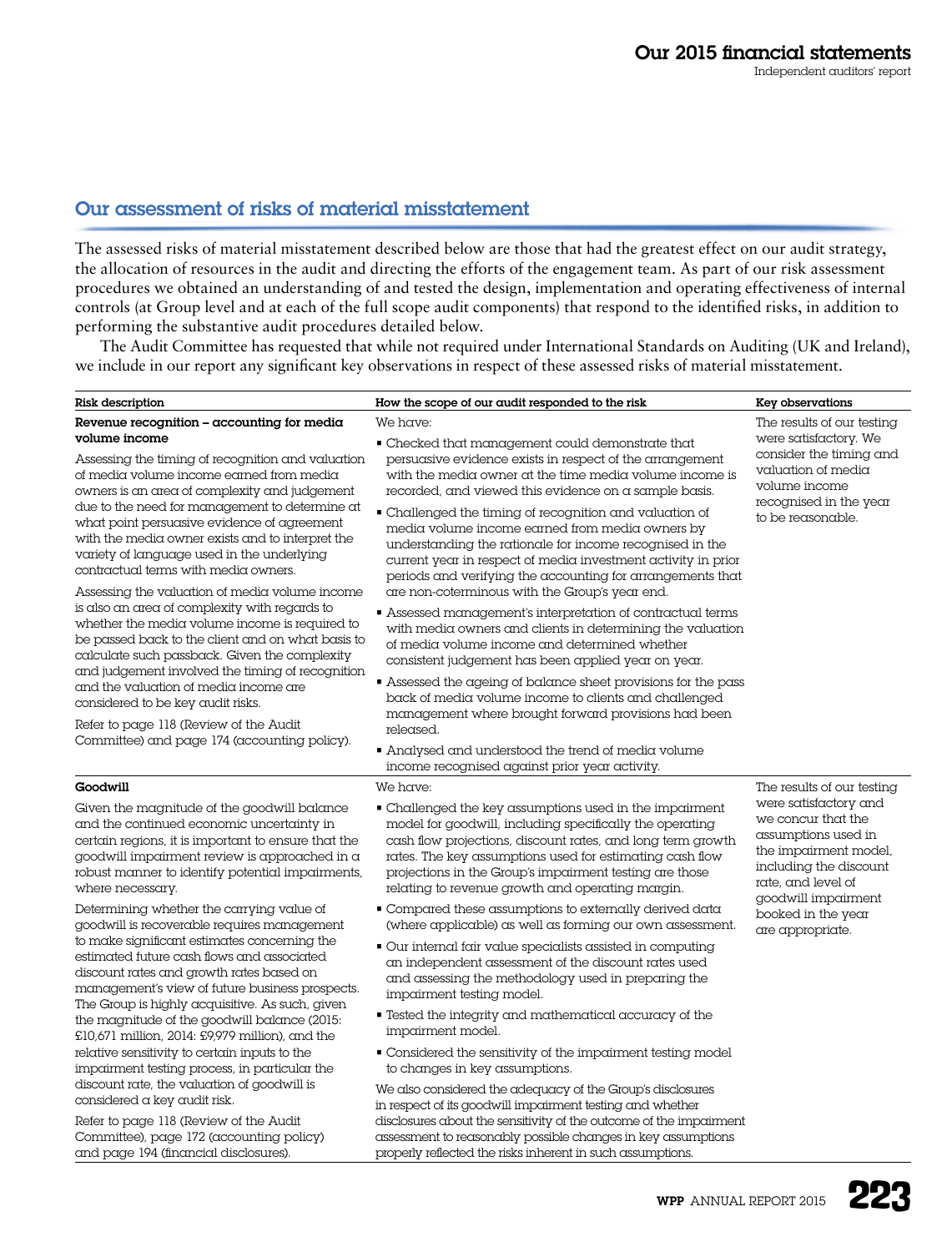Independent auditors' report

| We have:<br><b>Taxation reserves</b><br>There is uncertainty in respect of resolving<br>with Group management including their tax specialists.<br>matters with tax authorities around the world.<br>The highly disaggregated nature of the Group<br>■ Together with our internal taxation specialists we                                                                                                                                                                                                                                                                                                                                                                                                                                                                                                                          | The results of our testing<br>were satisfactory.<br>■ Discussed and considered all significant taxation exposures<br>There were no material                                                                                                                                                       |
|-----------------------------------------------------------------------------------------------------------------------------------------------------------------------------------------------------------------------------------------------------------------------------------------------------------------------------------------------------------------------------------------------------------------------------------------------------------------------------------------------------------------------------------------------------------------------------------------------------------------------------------------------------------------------------------------------------------------------------------------------------------------------------------------------------------------------------------|---------------------------------------------------------------------------------------------------------------------------------------------------------------------------------------------------------------------------------------------------------------------------------------------------|
| coupled with its acquisitive nature means that<br>challenged the estimates and judgements made by<br>there are a number of different tax jurisdictions<br>management when calculating the income tax payable<br>in which the Group could be liable to pay tax,<br>in each territory and the associated provisions held.<br>making potential tax exposures a key audit risk.<br>We reviewed correspondence with taxation authorities in<br>Therefore assessing the Group's exposure to<br>significant tax risks and the level of provisions<br>recognised is an area of judgement.<br>advisors where management has utilised such opinions to<br>Refer to page 118 (Review of the Audit<br>make assumptions on the level of taxation payable.<br>Committee), page 176 (accounting policy)<br>and page 190 (financial disclosures). | exceptions noted<br>when corroborating<br>Management's<br>judgement to the<br>correspondence and<br>support reviewed<br>for those significant<br>significant locations where available, as well as reviewing the<br>support or opinions received from external counsel and other<br>tax reserves. |

Last year our report included one other risk which is not included in our report this year: Restructuring costs and IT transformation (there has been no significant restructuring programme and the IT transformation costs have not been as significant during the year).

The description of risks above should be read in conjunction with the significant issues considered by the Audit Committee discussed on page 118.

These matters were addressed in the context of our audit of the financial statements as a whole, and in forming our opinion thereon, and we do not provide a separate opinion on these matters.

# Our application of materiality

We define materiality as the magnitude of misstatement in the financial statements that makes it probable that the economic decisions of a reasonably knowledgeable person would be changed or influenced. We use materiality both in planning the scope of our audit work and in evaluating the results of our work.

We have determined that the critical benchmark for the Group was pre-tax profit because we consider this measure to be what the shareholders believe to be a key performance indicator for the Group. We determined materiality for the Group to be £76.6 million (2014: £62.2 million), which, as in 2014, is 5% of pre-tax profit. We also considered this measure to be suitable having compared to another benchmark: our materiality is below 1% of equity (2014: below 1%). Materiality is higher than for the year ended 31 December 2014 primarily as a result of higher pre-tax profit achieved in 2015.

We agreed with the Audit Committee that we would report to the Committee all audit differences in excess of £0.75 million (2014:  $£0.5$  million) that affected the

consolidated income statement. Where differences only impacted the consolidated balance sheet, we reported on differences over £1.0 million (2014: £1.0 million). This is shown in the graph below. We also reported differences below that threshold that, in our view, warranted reporting on qualitative grounds, together with disclosure matters that we identified when assessing the overall presentation of the financial statements.

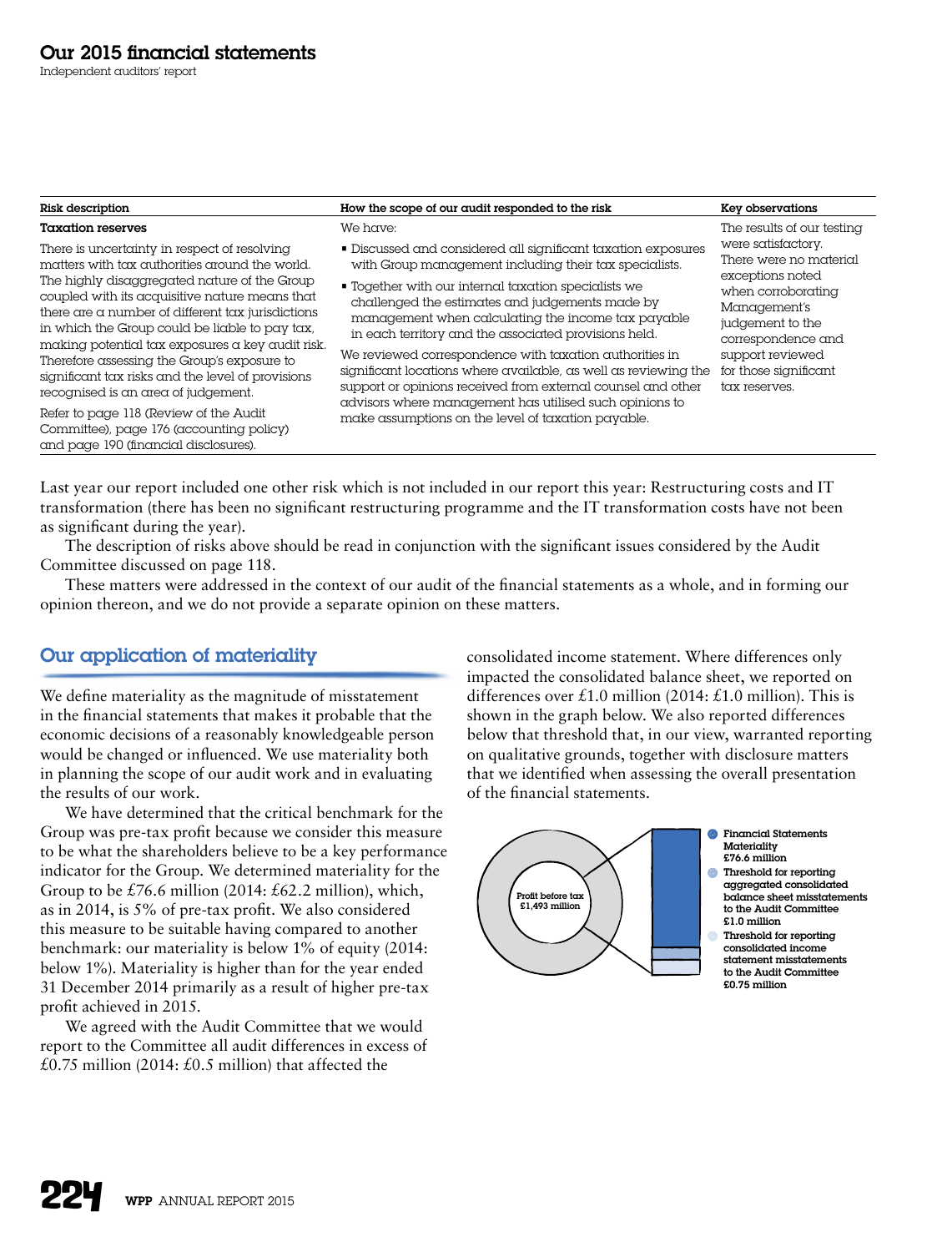# An overview of the scope of our audit

As a result of the highly disaggregated nature of the Group, with operations in 112 countries and more than 3,000 offices among more than 150 companies within the Group, a significant portion of audit planning time is spent so that the scope of our work is appropriate to address the Group's identified risks of material misstatement. In selecting the components that are in scope each year, we refresh and update our understanding of the Group and its environment, including obtaining an understanding of the Group's system of internal controls, and assessing the risks of material misstatement at the Group level, in order to check that the units selected provide an appropriate basis on which to undertake audit work to address the identified risks of material misstatement. Such audit work represents a combination of procedures, all of which are designed to target the Group's identified risks of material misstatement in the most effective manner possible. Those entities subject to audit provide for coverage of 83% of the Group's consolidated revenue (2014: 83%); achieved through a combination of direct testing and specified audit procedures (including substantive analytical review procedures) performed by the Group auditor and/or component auditors across the world. Our audit work at the components is executed at levels of materiality appropriate for such components, which in all instances are lower than Group materiality. In order to support our conclusion that there were no significant risks of material misstatement of the aggregated financial information of the remaining components not subject to audit, we tested the consolidation process and carried out analytical procedures at the parent entity level using our bespoke data analytics tool.

## How we work closely with component auditors

The Group audit team plans its visits to component auditors based on a carefully designed programme, which considers a variety of factors including size of entity and number of significant risks; this programme is put in place to check that appropriate oversight and guidance is provided to the component auditors through a combination of:

upfront team briefings to all component teams; site visits;

**CENT** central review of documentation; and

**risk assessment discussions and detailed** workpaper reviews.

These are designed so that the Senior Statutory Auditor visits all key locations across the Group on a regular basis. In addition we assess the competence of our component auditors.

In years when we do not visit a key location we will:

- include the component audit partner in our team briefing;
- discuss their risk assessment; and

*review documentation of the findings from their work.* We also hold quarterly meetings with management

at a regional and global level in order to update our understanding of the Group and its environment on an on-going basis.

## Opinion on other matters prescribed by our engagement letter

#### In our opinion:

the part of the Directors' Remuneration Report to be audited has been properly prepared in accordance with the UK Companies Act 2006 as if that Act had applied to the Company; and

the information given in the Strategic Report and the Directors' Report for the financial year for which the financial statements are prepared is consistent with the financial statements.

## Matters on which we are required to report by exception

#### Adequacy of explanations received and accounting records

Under the Companies (Jersey) Law 1991 we are required to report to you if, in our opinion:

- we have not received all the information and
- explanations we require for our audit; or

proper accounting records have not been kept by the Parent Company, or proper returns adequate for our audit have not been received from branches not visited by us; or

the financial statements are not in agreement with the accounting records and returns.

We have nothing to report in respect of these matters.